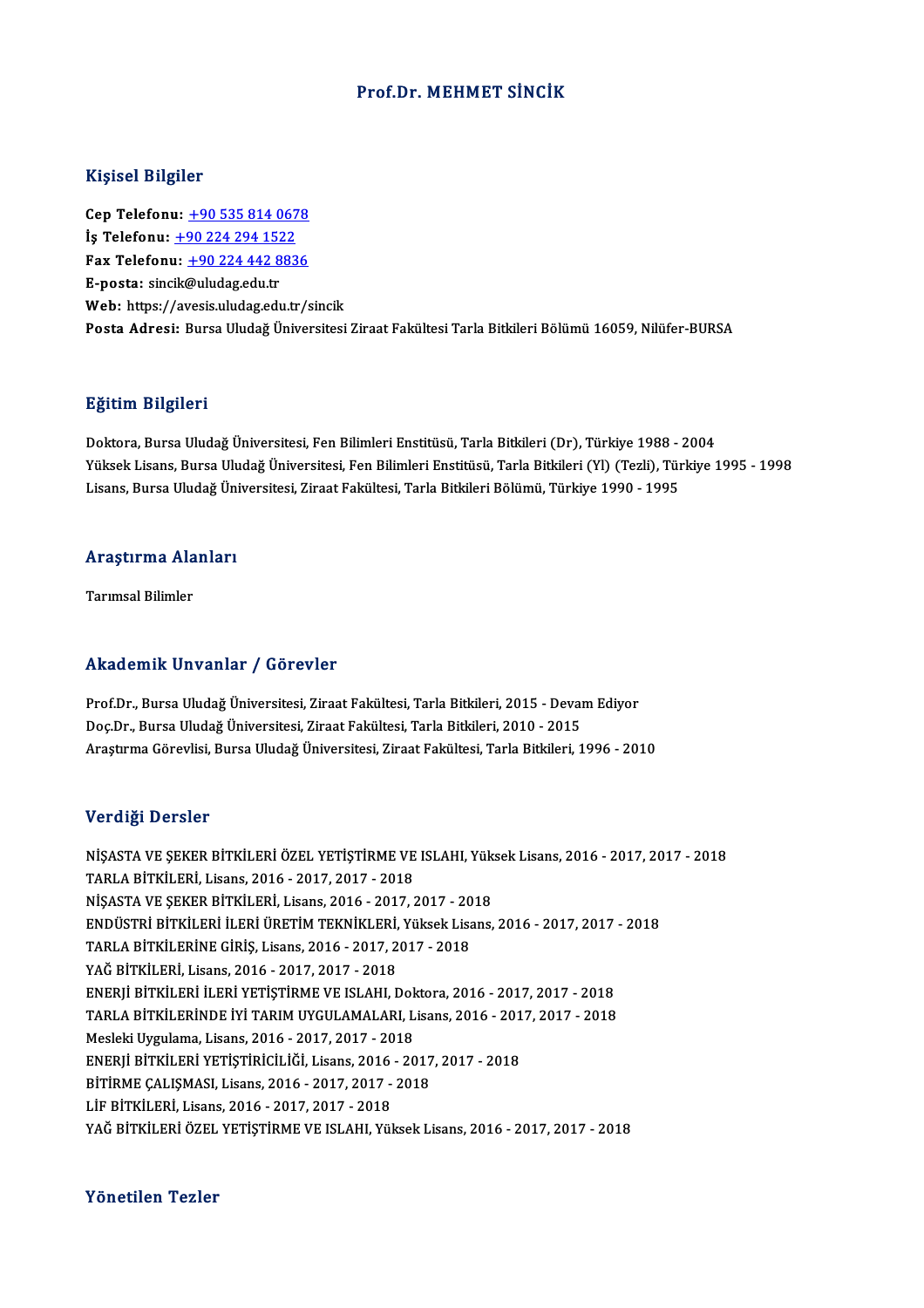SİNCİK M., İleri generasyon soya hatlarının erkencilik, verim ve bazı kalite özelliklerinin belirlenmesi, Yüksek Lisans,<br>E DEMİR(Öğrensi), 2016 SİNCİK M., İleri generasyo<br>E.DEMİR(Öğrenci), 2016<br>SİNCİK M., Farkk azat da SİNCİK M., İleri generasyon soya hatlarının erkencilik, verim ve bazı kalite özelliklerinin belirlenmesi, Yüksek Lisans,<br>E.DEMİR(Öğrenci), 2016<br>SİNCİK M., Farklı azot dozlarının N ve NZ tipi şeker pancarı çeşitlerinde yumr

E.DEMİR(Öğrenci), 2016<br>SİNCİK M., Farklı azot dozlarının N ve NZ tipi şeker pancarı çeşitlerinde yumru verimi ve kalitesi üzerine etkileri, Yüksek<br>Lisans, T.CANIGENİŞ(Öğrenci), 2012

## SCI, SSCI ve AHCI İndekslerine Giren Dergilerde Yayınlanan Makaleler

CI, SSCI ve AHCI İndekslerine Giren Dergilerde Yayınlanan Makaleler<br>I. GGE BIPLOT ANALYSIS OF GENOTYPE x ENVIRONMENT INTERACTION IN SOYBEAN GROWN AS A<br>SECOND CROP **GGE BIPLOT ANN**<br>SECOND CROP<br>Kosaturk M. Cub GGE BIPLOT ANALYSIS OF GENOTYPE x ENVIRONMENT INTERACTION IN SOYBEAN GROWN AS A<br>SECOND CROP<br>Kocaturk M., Cubukcu P., GÖKSOY A. T. , SİNCİK M., İLKER E., Kadiroglu A., Vurarak Y., Sahin Y., Karakus M., Yildirim<br>H. A

SEC<br>Koca<br>U.A. Kocaturk M., Cubukcu P., GÖKSOY A. T. , SİNCİK M., İLKER E., Kadiroglu A., Vurarak Y., Sahin Y., Kara<br>U. A.<br>TURKISH JOURNAL OF FIELD CROPS, cilt.24, sa.2, ss.145-154, 2019 (SCI İndekslerine Giren Dergi)<br>THE RARAMETRIC AND

TURKISH JOURNAL OF FIELD CROPS, cilt.24, sa.2, ss.145-154, 2019 (SCI Indekslerine Giren Dergi)

- U. A.<br>TURKISH JOURNAL OF FIELD CROPS, cilt.24, sa.2, ss.145-154, 2019 (SCI İndekslerine Giren Dergi)<br>II. THE PARAMETRIC AND NON-PARAMETRIC STABILITY ANALYSES FOR INTERPRETING GENOTYPE BY<br>ENVIRONMENT INTERACTION OF SOME SOY GÖKSOYA.T. ,SİNCİKM.,ErdogmusM.,ErginM.,Aytac S.,GumuscuG.,GunduzO.,KelesR.,BayramG.,ŞENYİĞİTE. ENVIRONMENT INTERACTION OF SOME SOYBEAN GENOTYPES<br>GÖKSOY A. T. , SİNCİK M., Erdogmus M., Ergin M., Aytac S., Gumuscu G., Gunduz O., Keles R., Bayra<br>TURKISH JOURNAL OF FIELD CROPS, cilt.24, sa.1, ss.28-38, 2019 (SCI İndeksl GÖKSOY A. T., SİNCİK M., Erdogmus M., Ergin M., Aytac S., Gumuscu G., Gunduz O., Keles R., Bayram G.,<br>TURKISH JOURNAL OF FIELD CROPS, cilt.24, sa.1, ss.28-38, 2019 (SCI İndekslerine Giren Dergi)<br>III. HETEROSIS AND COMBININ
- TURKISH JOURNAL OF FIELD CROPS, cilt.24, sa.1, ss.28-3<br>HETEROSIS AND COMBINING ABILITY IN A DIALI<br>SİNCİK M., Sozen E., Falk K. C. , GÖKSOY A. T. , Acikgoz E.<br>TURKISH JOURNAL OF EJELD CROPS, silt.19, ss.2, ss.219 HETEROSIS AND COMBINING ABILITY IN A DIALLEL CROSS OF TURNIP RAPE GENOTYP<br>SINCIK M., Sozen E., Falk K. C. , GÖKSOY A. T. , Acikgoz E.<br>TURKISH JOURNAL OF FIELD CROPS, cilt.19, sa.2, ss.219-225, 2014 (SCI İndekslerine Giren SINCIK M., Sozen E., Falk K. C. , GÖKSOY A. T. , Acikgoz E.<br>TURKISH JOURNAL OF FIELD CROPS, cilt.19, sa.2, ss.219-225, 2014 (SCI Indekslerine Giren Dergi)<br>IV. Investigation of Correlation between Traits and Path Analysis o
- TURKISH JOURNAL OF F<br>Investigation of Corre<br>SİNCİK M., GÖKSOY A. T.<br>NOTULAE POTANICAE H Investigation of Correlation between Traits and Path Analysis of Confectionary Sunflower Genotypes<br>SINCIK M., GÖKSOY A. T.<br>NOTULAE BOTANICAE HORTI AGROBOTANICI CLUJ-NAPOCA, cilt.42, sa.1, ss.227-231, 2014 (SCI İndekslerine SİNCİK<br>NOTUL<br>Dergi)<br>Vield NOTULAE BOTANICAE HORTI AGROBOTANICI CLUJ-NAPOCA, cilt.42, sa.1, ss.227-231, 2014 (SCI İndekslerine Gir<br>Dergi)<br>V. Yield, quality and crop water stress index relationships for deficit-irrigated soybean [Glycine max<br>(1) Mon
- Dergi)<br>V. Yield, quality and crop water stress index relationships for deficit-irrigated soybean [Glycine max<br>(L.) Men.] in sub-humid climatic conditions CANDOĞANB.N. ,SİNCİKM.,BÜYÜKCANGAZH.,DemirtasC.,GÖKSOYA.T. ,YazganS. AGRICULTURAL WATER MANAGEMENT, cilt.118, ss.113-121, 2013 (SCI İndekslerine Giren Dergi)
- VI. Effect of rainfed and irrigated conditions on yield and quality traits of new-improved sunflower (Helianthus annuus) hybrids in a sub-humid climate ÖZM.,KARASUA.,KUŞÇUH.,SİNCİKM.,TuranZ.M. ,GÖKSOYA.T. INDIANJOURNALOFAGRICULTURAL SCIENCES, cilt.83, sa.1, ss.41-50,2013 (SCI İndekslerineGirenDergi)
- VII. Dry matter accumulation and forage quality characteristics of different soybean genotypes AcikgozE.,SİNCİKM.,WietgrefeG.,SurmenM.,CecenS.,YAVUZ T.,ErdurmusC.,GÖKSOYA.T. TURKISH JOURNAL OF AGRICULTURE AND FORESTRY, cilt.37, sa.1, ss.22-32, 2013 (SCI İndekslerine Giren Dergi) Acikgoz E., SINCIK M., Wietgrefe G., Surmen M., Cecen S., YAVUZ T., Erdurmus C., GÖKSOY A. T.<br>TURKISH JOURNAL OF AGRICULTURE AND FORESTRY, cilt.37, sa.1, ss.22-32, 2013 (SCI Indekslerine Girer<br>VIII. Responses of sunflower
- TURKISH JOURNAL OF AGRICULTUF<br>Responses of sunflower (Helian<br>SİNCİK M., GÖKSOY A. T. , DOGAN R.<br>ZEMDIPPYSTE ACPICULTUPE GİL1 Responses of sunflower (Helianthus annuus L.) to irrigation and nitrogen fertilizz<br>SİNCİK M., GÖKSOY A. T. , DOGAN R.<br>ZEMDIRBYSTE-AGRICULTURE, cilt.100, sa.2, ss.151-158, 2013 (SCI İndekslerine Giren Dergi)<br>THE SHOPT PREED

## SINCIK M., GÖKSOY A. T. , DOGAN R.<br>ZEMDIRBYSTE-AGRICULTURE, cilt.100, sa.2, ss.151-158, 2013 (SCI İndekslerine Giren Dergi)<br>IX. THE SHORT BREEDING CYCLE PROTOCOL EFFECTIVE ON DIVERSE GENOTYPES OF SUNFLOWER<br>(Helienthus annu ZEMDIRBYSTE-AGRICULT<br>THE SHORT BREEDING<br>(Helianthus annuus L.)<br>DAČÜSTÜN, Bayram C. Sİ (Helianthus annuus L.)<br>DAĞÜSTÜ N., Bayram G., SİNCİK M., Bayraktaroglu M. (Helianthus annuus L.)<br>DAĞÜSTÜ N., Bayram G., SİNCİK M., Bayraktaroglu M.<br>TURKISH JOURNAL OF FIELD CROPS, cilt.17, sa.2, ss.124-128, 2012 (SCI İndekslerine Giren Dergi)<br>The Heterosis and Combining Ability of Diallel Crosse

# X. The Heterosis and Combining Ability of Diallel Crosses of Rapeseed Inbred Lines<br>SINCIK M., GÖKSOY A. T., Turan Z. M. TURKISH JOURNAL OF FIELD CROPS,<br>The Heterosis and Combining Ab<br>SINCIK M., GÖKSOY A. T. , Turan Z. M.<br>NOTIJ AE POTANICAE HOPTI ACPOP

The Heterosis and Combining Ability of Diallel Crosses of Rapeseed Inbred Lines<br>SİNCİK M., GÖKSOY A. T. , Turan Z. M.<br>NOTULAE BOTANICAE HORTI AGROBOTANICI CLUJ-NAPOCA, cilt.39, sa.2, ss.242-248, 2011 (SCI İndekslerine Gire SİNCİK<br>NOTUL<br>Dergi)<br>Qualit NOTULAE BOTANICAE HORTI AGROBOTANICI CLUJ-NAPOCA, cilt.39, sa.2, ss.242-248, 2011 (SCI İndekslerine<br>Dergi)<br>XI. Quality and yield response of soybean (Glycine max L. Merrill) to drought stress in sub-humid<br>onvined material

Dergi)<br>XI. Quality and yield response of soybean (Glycine max L. Merrill) to drought stress in sub-humid<br>environment

Demirtas C., Yazgan S., CANDOĞAN B. N., SİNCİK M., BÜYÜKCANGAZ H., GÖKSOY A. T. environment<br>Demirtas C., Yazgan S., CANDOĞAN B. N. , SİNCİK M., BÜYÜKCANGAZ H., GÖKSOY A. T.<br>AFRICAN JOURNAL OF BIOTECHNOLOGY, cilt.9, sa.41, ss.6873-6881, 2010 (SCI İndekslerine Giren Dergi)<br>Combining Ability and Hetanosi Demirtas C., Yazgan S., CANDOĞAN B. N. , SİNCİK M., BÜYÜKCANGAZ H., GÖKSOY A. T.<br>AFRICAN JOURNAL OF BIOTECHNOLOGY, cilt.9, sa.41, ss.6873-6881, 2010 (SCI İndeksler<br>XII. Combining Ability and Heterosis for Yield and Yie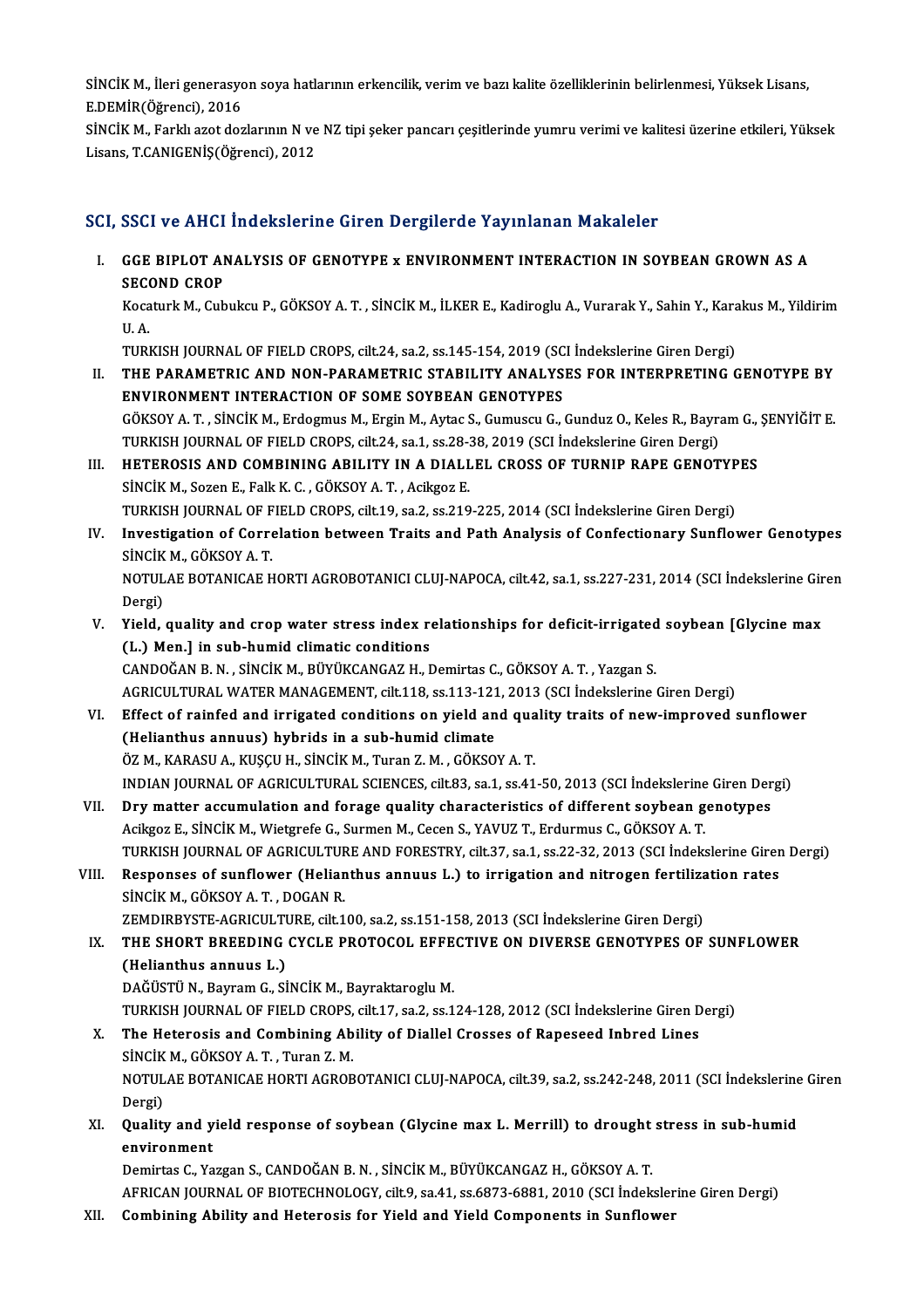KARASUA.,ÖZM.,SİNCİKM.,GÖKSOYA.T. ,TuranZ.M.

KARASU A., ÖZ M., SİNCİK M., GÖKSOY A. T. , Turan Z. M.<br>NOTULAE BOTANICAE HORTI AGROBOTANICI CLUJ-NAPOCA, cilt.38, sa.3, ss.259-264, 2010 (SCI İndekslerine Giren KARAS<br>NOTUL<br>Dergi)<br>EOP AC NOTULAE BOTANICAE HORTI AGROBOTANICI CLUJ-NAPOCA, cilt.38, sa.3, ss.259-264, 2010 (SCI İndekslerine Gi<br>Dergi)<br>XIII. FORAGE YIELD AND LODGING TRAITS IN PEAS (Pisum sativum L.) WITH DIFFERENT LEAF TYPES<br>PU CU LU UZUN A SİNCİ

Dergi)<br>FORAGE YIELD AND LODGING TRAITS IN PEAS (Pisum sativum L.) WITH DIFFERENT LEAF TYPES<br>BİLGİLİ U., UZUN A., SİNCİK M., Yavuz M., AYDINOĞLU B., Cakmakci S., GEREN H., Avcioglu R., Nizam I., Tekeli A. S. ,<br>et el **FOR.<br>BİLG<br>et al.<br>TUDL** BİLGİLİ U., UZUN A., SİNCİK M., Yavuz M., AYDINOĞLU B., Cakmakci S., GEREN H., Avcioglu R., Niz<br>et al.<br>TURKISH JOURNAL OF FIELD CROPS, cilt.15, sa.1, ss.50-53, 2010 (SCI İndekslerine Giren Dergi)<br>Influence of Sowing Propor

TURKISH JOURNAL OF FIELD CROPS, cilt.15, sa.1, ss.50-53, 2010 (SCI Indekslerine Giren Dergi)

et al.<br>TURKISH JOURNAL OF FIELD CROPS, cilt.15, sa.1, ss.50-53, 2010 (SCI İndekslerine Giren Dergi)<br>XIV. Influence of Sowing Properties on Winter Oilseed Rape in a Sub-humid Mediterranean Environment<br>SİNCİK M. GÖKSOY A. Influence of Sowing Properties on Winter Oilseed Rape in a Sub-humid Mediterranean Environment<br>SİNCİK M., GÖKSOY A. T. , Turan Z. M.<br>NOTULAE BOTANICAE HORTI AGROBOTANICI CLUJ-NAPOCA, cilt.38, sa.1, ss.171-175, 2010 (SCI İn

SİNCİK<br>NOTUL<br>Dergi)<br>Comna NOTULAE BOTANICAE HORTI AGROBOTANICI CLUJ-NAPOCA, cilt.38, sa.1, ss<br>Dergi)<br>XV. Comparison of some engineering properties of rapeseed cultivars<br>INALLY SINCIV M 17LLN

Dergi)<br>Comparison of some eng<br>ÜNAL H., SİNCİK M., İZLİ N.<br>INDUSTRIAL CRORS AND R Comparison of some engineering properties of rapeseed cultivars<br>ÜNAL H., SİNCİK M., İZLİ N.<br>INDUSTRIAL CROPS AND PRODUCTS, cilt.30, sa.1, ss.131-136, 2009 (SCI İndekslerine Giren Dergi)<br>Conotune v enuinenment interestien a

UNAL H., SINCIK M., IZLI N.<br>INDUSTRIAL CROPS AND PRODUCTS, cilt.30, sa.1, ss.131-136, 2009 (SCI Indekslerine Giren Dergi)<br>XVI. Genotype x environment interaction and stability analysis for dry matter and seed yield in f (INDUSTRIAL CROPS A<br> **Genotype x environ**<br>
(Pisum sativum L.)<br>
Agikger E. Hetup A. G Genotype x environment interaction and stability analysis for dry matter and seed yield in field pe<br>(Pisum sativum L.)<br>Acikgoz E., Ustun A., Gul I., Anlarsal E., Tekeli A. S. , Nizam I., Avcioglu R., Geren H., Cakmakci S.,

(Pisum sativum L.)<br>Acikgoz E., Ustun A., Gul I., Anlarsal E., Tekeli A. S. , Nizam I., Avcioglu R., Geren H., Cakmakci S., Aydinoglu B., et al.<br>SPANISH JOURNAL OF AGRICULTURAL RESEARCH, cilt.7, sa.1, ss.96-106, 2009 (SCI İ

## XVII. Forage soybean production for seed in mediterranean environments SPANISH JOURNAL OF AGRICULTURAL RESEARCH, cilt.7, sa.1, ss.96-106, 2009 (SCI İndekslerine Giren Dergi<br>Forage soybean production for seed in mediterranean environments<br>Acikgoz E., Sincik M., Karasu A., Tongel O., Wietgrefe Forage soybean production for seed in mediterranean environments<br>Acikgoz E., Sincik M., Karasu A., Tongel O., Wietgrefe G., Bilgili U., Oz M., Albayrak S., Turar<br>FIELD CROPS RESEARCH, cilt.110, sa.3, ss.213-218, 2009 (SCI Acikgoz E., Sincik M., Karasu A., Tongel O., Wietgrefe G., Bilgili U., Oz M., Albayrak S., Turan<br>FIELD CROPS RESEARCH, cilt.110, sa.3, ss.213-218, 2009 (SCI İndekslerine Giren Dergi)<br>XVIII. Physical and mechanical properti

# FIELD CROPS RESEARCH, cilt.110, sa.3, ss.213-218, 2009 (SCI İndekslerine Giren Dergi)<br>Physical and mechanical properties of rapeseed at different moisture content<br>Izli N., Unal H., Sincik M. Physical and mechanical properties of rapeseed at different moisture content<br>Izli N., Unal H., Sincik M.<br>INTERNATIONAL AGROPHYSICS, cilt.23, sa.2, ss.137-145, 2009 (SCI İndekslerine Giren Dergi)<br>Saybaan Saad Viald Barforma

- Izli N., Unal H., Sincik M.<br>INTERNATIONAL AGROPHYSICS, cilt.23, sa.2, ss.137-145, 2009 (SCI İndekslerir<br>XIX. Soybean Seed Yield Performances under Different Cultural Practices<br>Sincik M. Göksoy A.T. Turan 7. M. INTERNATIONAL AGROPHYSICS, cilt.<br>Soybean Seed Yield Performance<br>SİNCİK M., GÖKSOY A. T. , Turan Z. M.<br>TURKISH JOURNAL OF ACRICULTURE Soybean Seed Yield Performances under Different Cultural Practices<br>SiNCiK M., GÖKSOY A. T. , Turan Z. M.<br>TURKISH JOURNAL OF AGRICULTURE AND FORESTRY, cilt.33, sa.2, ss.111-118, 2009 (SCI İndekslerine Giren<br>Dergi) SİNCİK M., GÖKSOY A.T., Turan Z.M. TURKISH JOURNAL OF AGRICULTURE AND FORESTRY, cilt.33, sa.2, ss.111-118, 2009 (SCI<br>Dergi)<br>XX. Deficit irrigation of soya bean [Glycine max (L.) Merr.] in a sub-humid climate<br>Single M. Condogan B. N. Domintos C. Burnicongga
- Dergi)<br>Deficit irrigation of soya bean [Glycine max (L.) Merr.] in a sub-humi<br>Sincik M., Candogan B.N. , Demirtas C., Buyukcangaz H., Yazgan S., Goksoy A.T.<br>JOURNAL OF ACRONOMY AND CROR SCIENCE silt 194, sa 3,ss 300, 205, Sincik M., Candogan B. N. , Demirtas C., Buyukcangaz H., Yazgan S., Goksoy A. T.<br>JOURNAL OF AGRONOMY AND CROP SCIENCE, cilt.194, sa.3, ss.200-205, 2008 (SCI İndekslerine Giren Dergi) Sincik M., Candogan B. N. , Demirtas C., Buyukcangaz H., Yazgan S., Goksoy A. T.<br>JOURNAL OF AGRONOMY AND CROP SCIENCE, cilt.194, sa.3, ss.200-205, 2008 (SCI İndekslerine Giren Dergi)<br>XXI. Responses of potato (Solanum tuber
- **JOURN<br>Respo<br>rates<br>sinciu** Responses of potato (Solanum tu<br>rates<br>SİNCİK M., Turan Z. M. , GÖKSOY A. T.<br>AMERICAN JOURNAL OF POTATO PES rates<br>SİNCİK M., Turan Z. M. , GÖKSOY A. T.<br>AMERICAN JOURNAL OF POTATO RESEARCH, cilt.85, sa.2, ss.150-158, 2008 (SCI İndekslerine Giren Dergi)<br>Shart sammunisation, Harvest stage effects an fanage viald and quality for ran
	-

## SINCIK M., Turan Z. M. , GÖKSOY A. T.<br>AMERICAN JOURNAL OF POTATO RESEARCH, cilt.85, sa.2, ss.150-158, 2008 (SCI Indekslerine Giren Derg<br>XXII. Short communication. Harvest stage effects on forage yield and quality for rape AMERICAN<br>Short comi<br>genotypes<br>Sincik M. Pi Short communication. Harvest stage effects on forage yield and quality for rape and turnip genotypes<br>Sincik M., Bilgili U., Uzun A., Acikgoz E. genotypes<br>Sincik M., Bilgili U., Uzun A., Acikgoz E.<br>SPANISH JOURNAL OF AGRICULTURAL RESEARCH, cilt.5, sa.4, ss.510-516, 2007 (SCI İndekslerine Giren Dergi)<br>Ferage soubean perfermanee in mediterranean envirenments

# Sincik M., Bilgili U., Uzun A., Acikgoz E.<br>SPANISH JOURNAL OF AGRICULTURAL RESEARCH, cilt.5, sa.4, ss.510-5<br>XXIII. Forage soybean performance in mediterranean environments

SPANISH JOURNAL OF AGRICULTURAL RESEARCH, cilt.5, sa.4, ss.510-516, 2007 (SCI İndekslerine Giren Dergi)<br>Forage soybean performance in mediterranean environments<br>Acikgoz E., Sincik M., Oz M., Albayrak S., Wietgrefe G., Tura Forage soybean performance in mediterranean environments<br>Acikgoz E., Sincik M., Oz M., Albayrak S., Wietgrefe G., Turan Z. M. , Goksoy A. T. , Bilgili U.,<br>FIELD CROPS RESEARCH, cilt.103, sa.3, ss.239-247, 2007 (SCI İndeksl Acikgoz E., Sincik M., Oz M., Albayrak S., Wietgrefe G., Turan Z. M., Goksoy A. T., Bilgili U., Karasu A., Tongel O., FIELD CROPS RESEARCH, cilt.103, sa.3, ss.239-247, 2007 (SCI Indekslerine Giren Dergi)<br>XXIV. Effects of w

# FIELD CROPS RESEARCH, cilt.103, sa.3, ss.239-247, 2007 (<br>Effects of white clover inclusion on turf characteris<br>from white clover to grass species in turf mixtures<br>Singik M. Agikog E Effects of white clover inclusion on turf characteristics, nitrogen fixation, and nitrogen transfer from white clover to grass species in turf mixtures<br>Sincik M., Acikgoz E. from white clover to grass species in turf mixtures<br>Sincik M., Acikgoz E.<br>COMMUNICATIONS IN SOIL SCIENCE AND PLANT ANALYSIS, cilt.38, ss.1861-1877, 2007 (SCI İndekslerine Giren<br>Persi)

Sincik M<br>COMMI<br>Dergi)<br>Vield a COMMUNICATIONS IN SOIL SCIENCE AND PLANT ANALYSIS, cilt.38, ss.1861<br>Dergi)<br>XXV. Yield and quality of forage type pea lines of contrasting leaf types<br>Ump A. Bilgili U. Singil: M. Eilya L. Agilgag E.

- Dergi)<br>Yield and quality of forage type pea line<br>Uzun A., Bilgili U., Sincik M., Filya I., Acikgoz E.<br>EUROPEAN JOURNAL OF ACRONOMY silt 22 Uzun A., Bilgili U., Sincik M., Filya I., Acikgoz E.<br>EUROPEAN JOURNAL OF AGRONOMY, cilt.22, sa.1, ss.85-94, 2005 (SCI İndekslerine Giren Dergi)
- XXVI. Effect of low temperatures on the germination of different field pea genotypes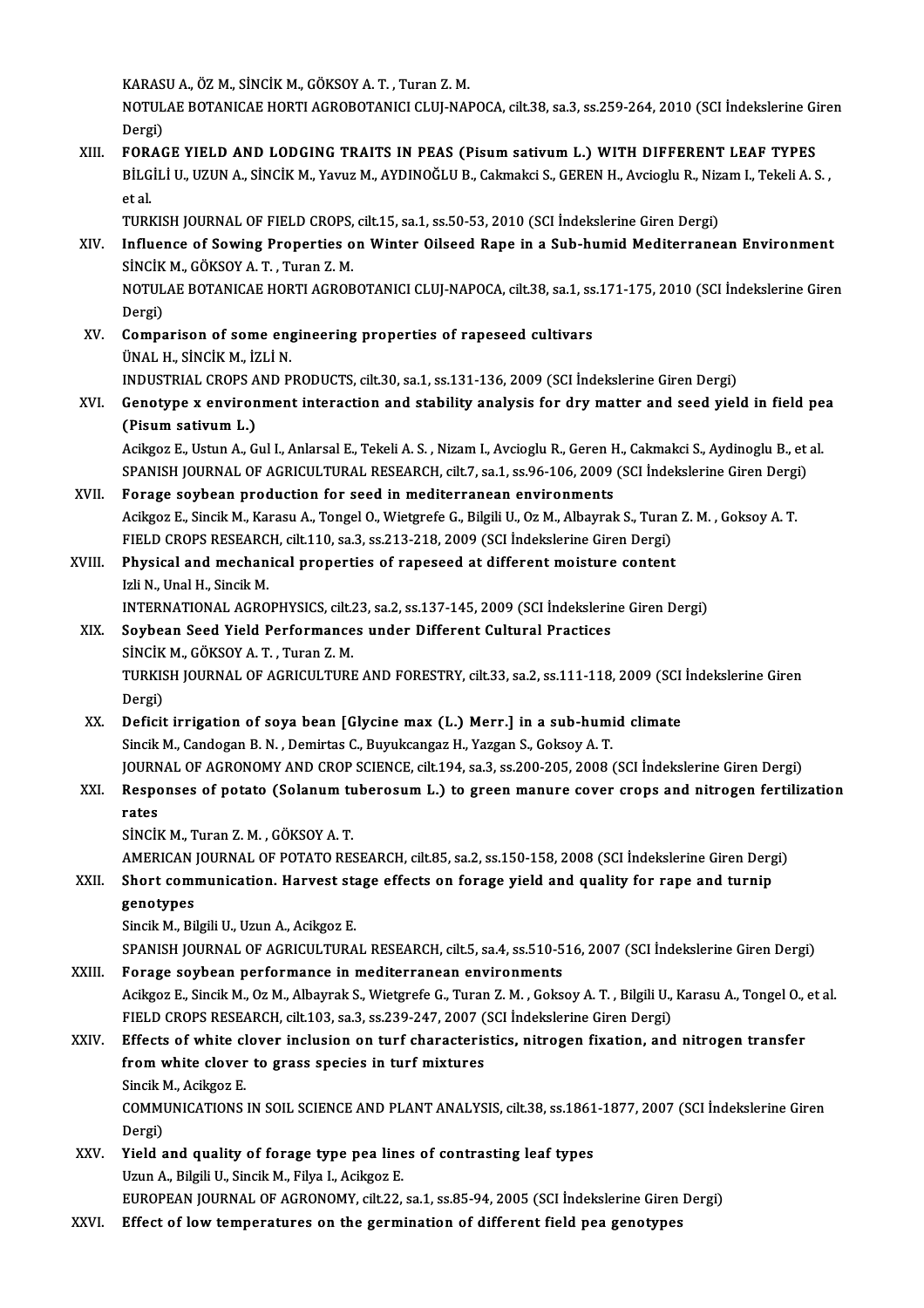Sincik M., Bilgili U., Uzun A., Acikgoz E.

Sincik M., Bilgili U., Uzun A., Acikgoz E.<br>SEED SCIENCE AND TECHNOLOGY, cilt.32, sa.2, ss.331-339, 2004 (SCI İndekslerine Giren Dergi)<br>The influence of new specing and seeding pate an seed wield and wield components o

# XXVII. The influence of row spacing and seeding rate on seed yield and yield components of forage turnip (Brassica rapa L.) SEED SCIENCE AND T<br>The influence of ro<br>(Brassica rapa L.)<br>Bilgili II, Singil: M. Ha

Bilgili U., Sincik M., Uzun A., Acikgoz E. JOURNAL OF AGRONOMY AND CROP SCIENCE, cilt.189, sa.4, ss.250-254, 2003 (SCI İndekslerine Giren Dergi)

## Diğer Dergilerde Yayınlanan Makaleler

Iger Dergilerde Yayınlanan Makaleler<br>I. Forage Yield Performance of Soybean Genotypes for Spring Seeding and Double Cropping<br>ACIKCÖZE CÖKSOV A.T. Wistspate C. UZUN A. SINCİK M AÇIKGÖZ E.,GÖKSOYA.T. ,WietgrefeG.,UZUNA.,SİNCİKM. Forage Yield Performance of Soybean Genotypes for Spring Seeding and Double Cropping<br>AÇIKGÖZ E., GÖKSOY A. T. , Wietgrefe G., UZUN A., SİNCİK M.<br>Turkish Journal of Range and Forage Science, cilt.1, sa.1, ss.7-16, 2020 (Diğ

Turkish Journal of Range and Forage Science, cilt.1, sa.1, ss.7-16, 2020 (Diğer Kurumların Hakemli Dergileri)

II. Farklı Kolza Genotiplerinin Güney Marmara Ekolojik Koşullarında Bazı Verim ve Kalite Özelliklerinin<br>Belirlenmesi

DOLGUNC.,ALPASLANB.,ŞENYİĞİTE.,GÖKSOYA.T. ,SİNCİKM.

Bursa Uludağ Üniversitesi Dergisi, cilt.33, sa.1, ss.143-153, 2019 (Diğer Kurumların Hakemli Dergileri)

DOLGUN C., ALPASLAN B., ŞENYİĞİT E., GÖKSOY A. T. , SİNCİK M.<br>Bursa Uludağ Üniversitesi Dergisi, cilt.33, sa.1, ss.143-153, 2019 (Diğer Kurumların Hakemli Dergileri)<br>III. The Effects of Different Nitrogen Rates on Root Bursa Ulud<br><mark>The Effec</mark><br>Varieties<br>Sinciv M The Effects of Differ<br>Varieties<br>SİNCİK M., Canıgeniş T.<br>Open Access Journal of Varieties<br>SİNCİK M., Canıgeniş T.<br>Open Access Journal of Agricultural Research, cilt.1, sa.1, ss.1-6, 2016 (Diğer Kurumların Hakemli Dergileri)

- SINCIK M., Canigeniş T.<br>Open Access Journal of Agricultural Research, cilt.1, sa.1, ss.1-6, 2016 (Diğer Kurumların Hakemli Derg<br>IV. Regeneration of fertile plants from sunflower (Helianthus annuus L.) Immature embryo<br>DAČ DAĞÜSTÜN, SİNCİKM., BAYRAM G., BAYRAKTAROĞLUM. Regeneration of fertile plants from sunflower (Helianthus annuu:<br>DAĞÜSTÜ N., SİNCİK M., BAYRAM G., BAYRAKTAROĞLU M.<br>Helia, cilt.33, sa.52, ss.95-102, 2010 (Diğer Kurumların Hakemli Dergileri)<br>FORACE AND CRAIN VIELD REREORM DAĞÜSTÜ N., SİNCİK M., BAYRAM G., BAYRAKTAROĞLU M.<br>Helia, cilt.33, sa.52, ss.95-102, 2010 (Diğer Kurumların Hakemli Dergileri)<br>V. FORAGE AND GRAIN YIELD PERFORMANCES OF SOYBEAN LINES<br>PU CU U U SNCİK M. CÖKSOYA T. Turan Z.M
	-
- Helia, cilt.33, sa.52, ss.95-102, 2010 (Diğer Kurumların Hake<br>FORAGE AND GRAIN YIELD PERFORMANCES OF SOYI<br>BİLGİLİ U., SİNCİK M., GÖKSOY A.T., Turan Z. M., Acikgoz E.<br>JOUPNAL OE CENTRAL EUROPEAN ACRICULTURE silt 6, ss. FORAGE AND GRAIN YIELD PERFORMANCES OF SOYBEAN LINES<br>BİLGİLİ U., SİNCİK M., GÖKSOY A. T. , Turan Z. M. , Acikgoz E.<br>JOURNAL OF CENTRAL EUROPEAN AGRICULTURE, cilt.6, sa.3, ss.397-402, 2005 (ESCI İndekslerine Giren Dergi)<br>Ef BİLGİLİ U., SİNCİK M., GÖKSOY A. T. , Turan Z. M. , Acikgoz E.<br>JOURNAL OF CENTRAL EUROPEAN AGRICULTURE, cilt.6, sa.3, ss.397-402, 2005 (ESCI İndekslerine Giren Dergi)<br>VI. Effects of Seeding Rates on Yield and Yield Compone
- JOURNAL OF CENTRAL EUROPEAN AGRICU<br>Effects of Seeding Rates on Yield and<br>UZUN A., BİLGİLİ U., SİNCİK M., AÇIKGÖZ E.<br>turkisk iournal of agriculture and forestru. Effects of Seeding Rates on Yield and Yield Components of Hungarian Vetch Vicia pannonica (<br>UZUN A., BİLGİLİ U., SİNCİK M., AÇIKGÖZ E.<br>turkish journal of agriculture and forestry, cilt.28, ss.179-182, 2004 (Diğer Kurumları

UZUN A., BİLGİLİ U., SİNCİK M., AÇIKGÖZ E.<br>turkish journal of agriculture and forestry, cilt.28, ss.179-182, 2004 (Diğer Kurumların Hakemli Dergileri)<br>VII. Farklı Azot ve Fosfor Dozlarının Ak Üçgül Trifolium repens L de turkish journal of agriculture and forestry, cilt<br>Farklı Azot ve Fosfor Dozlarının Ak Üçgü<br>ve Kalite Komponentleri Üzerine Etkileri<br>Sinciv M. Pit Cit i U. UZUN A. ACIVCÖZ E Farklı Azot ve Fosfor Dozlarının Ak Ü<sub>S</sub><br>ve Kalite Komponentleri Üzerine Etkil<sup>l</sup><br>SİNCİK M., BİLGİLİ U., UZUN A., AÇIKGÖZ E.<br>ULUDAĞ ÜNİVERSİTESİ ZİRAAT FAKÜLTES ULUDAĞ ÜNİVERSİTESİ ZİRAAT FAKÜLTESİ DERGİSİ, cilt.16, sa.2, ss.127-136, 2002 (Diğer Kurumların Hakemli Dergileri) SİNCİK M.,<br>ULUDAĞ Ü<br>Dergileri)

## Hakemli Kongre / Sempozyum Bildiri Kitaplarında Yer Alan Yayınlar

akemli Kongre / Sempozyum Bildiri Kitaplarında Yer Alan Yayınlar<br>I. Farklı Etiyopya hardalı (Brassica carinata) genotiplerinin Bursa ekolojik koşullarında verim ve kalite<br>Azelliklerinin belirlenmesi özelliklerinin belirlenmesi<br>Farklı Etiyopya hardalı (Bı<br>özelliklerinin belirlenmesi<br>SENVİĞİTE SİNCİKM CÖKS Farklı Etiyopya hardalı (Brassica<br>özelliklerinin belirlenmesi<br>ŞENYİĞİT E., SİNCİK M., GÖKSOY A. T.<br>Türkiye 12. Tarla Bitkileri Kongresi, K <mark>özelliklerinin belirlenmesi</mark><br>ŞENYİĞİT E., SİNCİK M., GÖKSOY A. T.<br>Türkiye 12. Tarla Bitkileri Kongresi, Kahramanmaraş, Türkiye, 12 - 15 Ekim 2017, cilt.1, ss.119

## ŞENYİĞİT E., SİNCİK M., GÖKSOY A. T.<br>Türkiye 12. Tarla Bitkileri Kongresi, Kahramanmaraş, Türkiye, 12 - 15 Ekim 2017, cilt.1, ss.119<br>II. Farklı Brassica türlerine ait genotiplerin verim ve kalite özellikleri ile biyodi Türkiye 12. Ta<br>Farklı Brassi<br>belirlenmesi<br>sinciv M. Cöl Farklı Brassica türlerine ait genotiplerin verim ve kalite özellikleri ile biyodizele ı<br>belirlenmesi<br>SİNCİK M., GÖKSOY A. T. , ŞENYİĞİT E., ULUSOY Y., Acar M., ATAGÜN G., GİZLENCİ Ş., SÜZER S.<br>2. Ulusel Biyoveltiler Semnez belirlenmesi<br>2.Ulusal Bincik M., Göksoy A. T. , ŞENYİĞİT E., ULUSOY Y., Acar M., ATAGÜN G., GİZLENCİ Ş., SÜZER S

SİNCİK M., GÖKSOY A. T. , ŞENYİĞİT E., ULUSOY Y., Acar M., ATAGÜN G., GİZLENCİ Ş., SÜZER S.<br>2. Ulusal Biyoyakıtlar Sempozyumu, Samsun, Türkiye, 27 - 30 Eylül 2016, cilt.1, ss.259<br>III. İleri Generasyon Soya Hatlarının B 2. Ulusal Biyoyakıtlar Sempozyumu, Samsun, Türkiye, 27 - 30 Eylül 2016, cilt.1, ss.259<br>İleri Generasyon Soya Hatlarının Bursa Ekolojik Koşullarında Bazı Verim ve<br>Belirlenmesi<br>SENYİĞİT E., SİNCİK M., BAYRAM G., DEMİR E., Dİ İleri Generasyon Soya Hatlarının Bursa Ekolojik Koşullarınd:<br>Belirlenmesi<br>ŞENYİĞİT E., SİNCİK M., BAYRAM G., DEMİR E., DİNÇ A., GÖKSOY A. T.<br>11. Tarla Bitkileri Kongresi Canakkale Türkiye 7, 10 Ekim 2015, cil

11. Tarla Bitkileri Kongresi, Çanakkale, Türkiye, 7 - 10 Ekim 2015, cilt.2, ss.368-371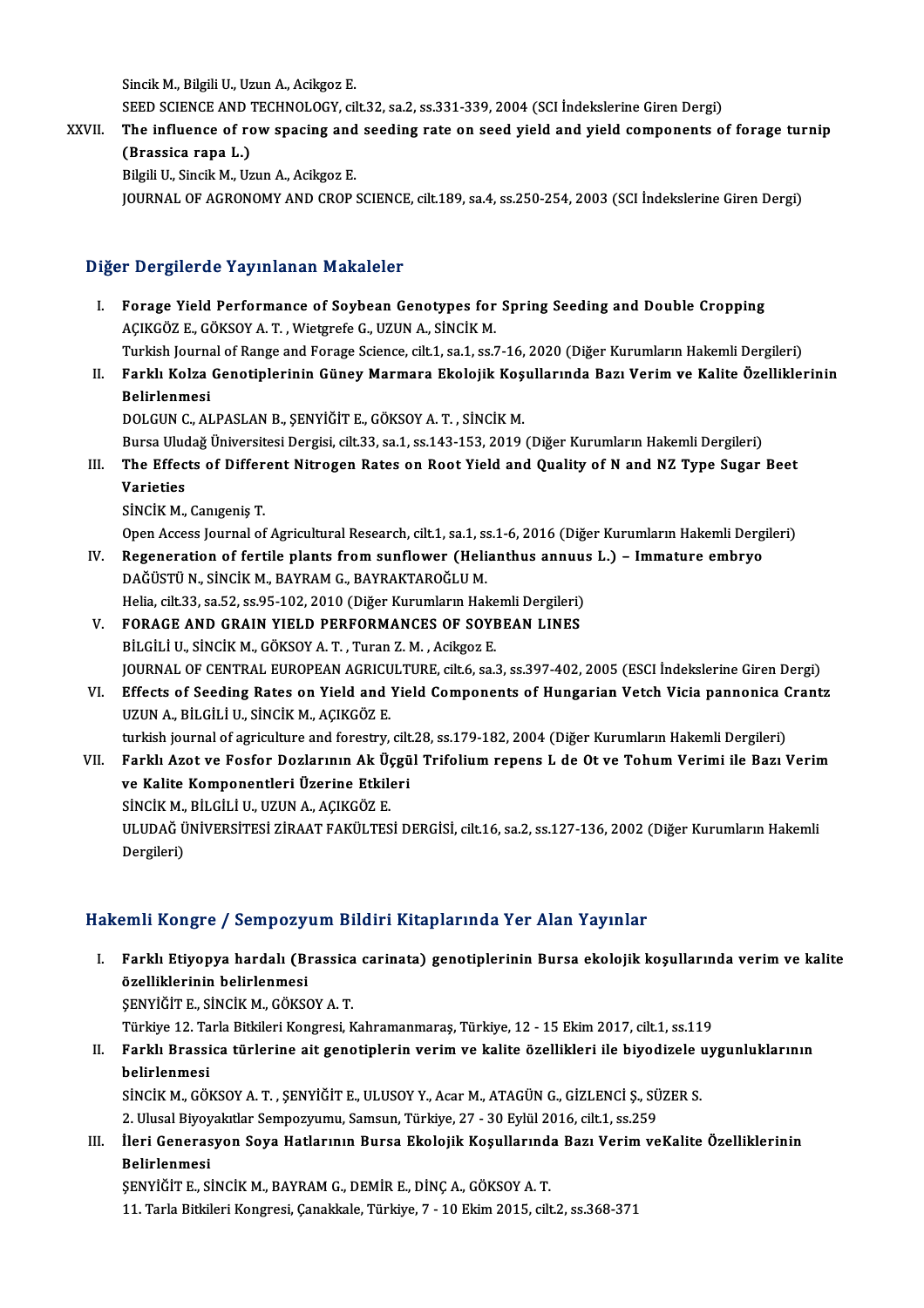IV. Hay Yield Performance of Soybean Genotypes from Diverse Origins<br>ACIVCÖZE CÖVSOV A T. UZUN A SİNCİV M Hay Yield Performance of Soybean Genot<br>AÇIKGÖZ E., GÖKSOY A. T. , UZUN A., SİNCİK M.<br>II. International Conference en Environmental II. International Conference on Environmental Science and Technology, Belgrade, Sırbistan, 28 Eylül - 02 Ekim<br>2016. ss.5-9 AÇIKGÖZ E., GÖKSOY A. T., UZUN A., SİNCİK M. II. International Conference on Environmental Science and Technology, Belgrade, Sırbistan, 28 Eylül - 02 Ekim<br>2016, ss.5-9<br>V. – FARKLI BRASSİCA TÜRLERİNE AİT GENOTİPLERİN VERİM VEKALİTE ÖZELLİKLERİ İLE BİYODİZELE 2016, ss.5-9<br>FARKLI BRASSİCA TÜRLERİNE AİT<br>UYGUNLUKLARININBELİRLENMESİ<br>SİNCİK M. GÖKSOV A.T., SENVİĞİTE U FARKLI BRASSİCA TÜRLERİNE AİT GENOTİPLERİN VERİM VEKALİTE ÖZELLİKLERİ<br>UYGUNLUKLARININBELİRLENMESİ<br>SİNCİK M., GÖKSOY A. T. , ŞENYİĞİT E., ULUSOY Y., ACAR M., ATAGÜN G., GİZLENCİ Ş., SÜZER S.<br>2. Ulusal Biyoyalttlar Samnarını UYGUNLUKLARININBELİRLENMESİ<br>SİNCİK M., GÖKSOY A. T. , ŞENYİĞİT E., ULUSOY Y., ACAR M., ATAGÜN G., GİZLENC<br>2. Ulusal Biyoyakıtlar Sempozyumu, Samsun, Türkiye, 27 - 30 Eylül 2016, ss.259<br>Sama Saad Yiald and Quality Charaster SINCIK M., GÖKSOY A. T. , ŞENYIĞİT E., ULUSOY Y., ACAR M., ATAGÜN G., GİZLENCİ Ş., SÜZER S.<br>2. Ulusal Biyoyakıtlar Sempozyumu, Samsun, Türkiye, 27 - 30 Eylül 2016, ss.259<br>VI. Some Seed Yield and Quality Characteristics of 2. Ulusal Biye<br>Some Seed<br>Conditions<br>ACIVCÖZ E Some Seed Yield and Quality Characterist<br>Conditions<br>AÇIKGÖZ E., GÖKSOY A. T. , UZUN A., SİNCİK M.<br>Eurosarnia International Sumnesium en Protei Conditions<br>AÇIKGÖZ E., GÖKSOY A. T. , UZUN A., SİNCİK M.<br>Eurocarpia International Symposium on Protein Crops, Pontevedra, İspanya, 4 - 07 Mayıs 2015, ss.93-94 AÇIKGÖZ E., GÖKSOY A. T. , UZUN A., SİNCİK M.<br>Eurocarpia International Symposium on Protein Crops, Pontevedra, İspanya, 4 - 07 Mayıs 2015, ss.93-94<br>VII. Forage Yield Performances of Soybean Glycine max L Merr Genotypes Eurocarpia I<br>Forage Yiel<br>Conditions<br>ACIVCÖZ E Conditions<br>AÇIKGÖZ E., GÖKSOY A. T. , UZUN A., SİNCİK M. Eucarpia International Symposium on Protein Crops, Pontevedra, İspanya, 4 - 07 Mayıs 2015, ss.95-96 AÇIKGÖZ E., GÖKSOY A. T. , UZUN A., SİNCİK M.<br>Eucarpia International Symposium on Protein Crops, Pontevedra, İspanya, 4 - 07 Mayıs 2015, ss.95-96<br>VIII. Improvement of Early High Yielding and High Quality Soybean Cultiv Eucarpia International Symposiun<br>Improvement of Early High Yi<br>Mediterranean Environments<br>Sinciv M. EPDOČMUS M. ZENCIA Improvement of Early High Yielding and High Quality Soybean Cultivars Suita<br>Mediterranean Environments<br>SİNCİK M., ERDOĞMUŞ M., ZENGİN M., GÜMÜŞÇÜ G., GÜNDÜZ O., AYTAÇ S., GÖKSOY A. T.<br>Fugarnia International Sumposium on Pr Mediterranean Environments<br>SİNCİK M., ERDOĞMUŞ M., ZENGİN M., GÜMÜŞÇÜ G., GÜNDÜZ O., AYTAÇ S., GÖKSOY A. T.<br>Eucarpia International Symposium on Protein Crops, Pontevedra, İspanya, 4 - 07 Mayıs 2015, ss.169-170<br>Pursa kosull SİNCİK M., ERDOĞMUŞ M., ZENGİN M., GÜMÜŞÇÜ G., GÜNDÜZ O., AYTAÇ S., GÖKSOY A. T.<br>Eucarpia International Symposium on Protein Crops, Pontevedra, İspanya, 4 - 07 Mayıs 2015, ss.169-170<br>IX. Bursa koşullarında farklı kısıntılı Eucarpia Internation<br>Bursa koşullarınd<br>değerlendirilmesi<br>CANDOČAN B.N. D Bursa koşullarında farklı kısıntılı sulama uygulamalarının soya fasulyesi verim<br>değerlendirilmesi<br>CANDOĞAN B. N. , DEMİRTAŞ Ç., SİNCİK M., BÜYÜKCANGAZ H., GÖKSOY A. T. , YAZGAN S.<br>H. Hlucel Sulama ve Tarımçal Yanılar Samna değerlendirilmesi<br>CANDOĞAN B. N. , DEMİRTAŞ Ç., SİNCİK M., BÜYÜKCANGAZ H., GÖKSOY A. T. , YAZGAN S.<br>II. Ulusal Sulama ve Tarımsal Yapılar Sempozyumu, İzmir, Türkiye, 24 - 25 Mayıs 2012, cilt.1, ss.45-52<br>The shert hreeding CANDOĞAN B. N. , DEMİRTAŞ Ç., SİNCİK M., BÜYÜKCANGAZ H., GÖKSOY A. T. , YAZGAN S.<br>II. Ulusal Sulama ve Tarımsal Yapılar Sempozyumu, İzmir, Türkiye, 24 - 25 Mayıs 2012, cilt.1, ss.45-52<br>X. The short breeding cycle proto II. Ulusal Sulama ve Tarımsal Yapılar Sempozyumu, İzmir, Türkiye, 24 - 25 Mayıs 2012, cilt.1, ss.45-52<br>The short breeding cycle protocol effective on diverse genotypes of sunflower (Helianth<br>L.)<br>DAĞÜSTÜ N., BAYRAM G., SİNC The short breeding cycle protocol effective on dive:<br>L.)<br>DAĞÜSTÜ N., BAYRAM G., SİNCİK M., BAYRAKTAROĞLU M.<br>IPP Y Simpesia Internacional De Bisteenelegia Vegetel 17 L.)<br>DAĞÜSTÜ N., BAYRAM G., SİNCİK M., BAYRAKTAROĞLU M.<br>IBP X Simposio Internacional De Biotecnologia Vegetal 17-19 de abril de 2012, Santa Clara Villa Clara, 17 - 19<br>Nisan 2012, SS 74 DAĞÜSTÜ N., BAYI<br>IBP X Simposio Int<br>Nisan 2012, ss.74<br>Begeneration of IBP X Simposio Internacional De Biotecnologia Vegetal 17-19 de abril de 2012, Santa Clara Villa Clara, :<br>Nisan 2012, ss.74<br>XI. Regeneration of fertile plants from sunflower (Helianthus annuus L.) – Immature embryo<br>DAČISTIJ Nisan 2012, ss.74<br>XI. Regeneration of fertile plants from sunflower (Helianthus annuus L.) – Immature embryo<br>DAĞÜSTÜN., SİNCİK M., BAYRAM G., BAYRAKTAROĞLU M. Regeneration of fertile plants from sunflower (Helianthus annuus L.) – Immature er<br>DAĞÜSTÜ N., SİNCİK M., BAYRAM G., BAYRAKTAROĞLU M.<br>Sunbio 2010, 8th European Sunflower Biotechnology, Antalya, Türkiye, 1 - 03 Mart 2010, s DAĞÜSTÜ N., SİNCİK M., BAYRAM G., BAYRAKTAROĞLU M.<br>Sunbio 2010, 8th European Sunflower Biotechnology, Antalya, Türkiye, 1 - 03 Mart 2010, ss.40<br>XII. Farklı Olgunlaşma Dönemlerinde Hasat Edilen Kenaf Çeşitlerinin Hibisc Sunbio 2010, 8th European Sunflower Biotechnology, Antalya, Türkiye, 1 - 03 Mart 2010,<br>Farklı Olgunlaşma Dönemlerinde Hasat Edilen Kenaf Çeşitlerinin Hibiscus cann<br>Derecesi ve Metabolik Enerji Değerlerinin İn Vitro Gaz Tek Farklı Olgunlaşma Dör<br>Derecesi ve Metabolik<br>CANBOLAT Ö., SİNCİK M.<br>W. Uluqal Zeatalmi Bilim Derecesi ve Metabolik Enerji Değerlerinin İn Vitro Gaz Tekniği ile Belirlenmesi<br>CANBOLAT Ö., SİNCİK M.<br>IV. Ulusal Zootekni Bilim Kongresi, Van, Türkiye, 6 - 08 Eylül 2007 XIII. Farklı Sıra Arası Ekim Oranı ve Hasat Dönemlerinin Değişik Lokasyonlarda Yetiştirilen Soya Fasulyesinin Kuru Madde Verimi ve Kalitesine Etkileri Farklı Sıra Arası Ekim Oranı ve Hasat Dönemlerinin Değişik Lokasyonlarda Yetiştirilen Soya<br>Fasulyesinin Kuru Madde Verimi ve Kalitesine Etkileri<br>AÇIKGÖZ E., SİNCİK M., Öz M., Sabahattin A., Zeki Metin T., GÖKSOY A. T. , Bİ Fasulyesinin Kuru Madde Verimi ve Kalitesine Etkileri<br>AÇIKGÖZ E., SİNCİK M., Öz M., Sabahattin A., Zeki Metin T., GÖKSOY<br>Türkiye 7. Tarla Bitkileri Kongresi, Türkiye, 25 - 27 Haziran 2007<br>Farklı Yanrak Tinlerindeki Yemlik AÇIKGÖZ E., SİNCİK M., Öz M., Sabahattin A., Zeki Metin T., GÖKSOY A. T. , BİLGİLİ U., KARASU A., Özgür T., Önder C.<br>Türkiye 7. Tarla Bitkileri Kongresi, Türkiye, 25 - 27 Haziran 2007<br>XIV. Farklı Yaprak Tiplerindeki Ye Türkiye 7. Tarla Bitkileri Kongresi, Türkiye,<br>Farklı Yaprak Tiplerindeki Yemlik Bez<br>BİLGİLİ U., UZUN A., SİNCİK M., AÇIKGÖZ E.<br>Türkiye 7. Terle Bitkileri Kongresi, Türkiye Farklı Yaprak Tiplerindeki Yemlik Bezelye Hatlarının Verii<br>BİLGİLİ U., UZUN A., SİNCİK M., AÇIKGÖZ E.<br>Türkiye 7. Tarla Bitkileri Kongresi, Türkiye, 25 - 27 Haziran 2007<br>Farklı Hasat Dönemlerinin Kolsa ve Yem Salsamının Kur BİLGİLİ U., UZUN A., SİNCİK M., AÇIKGÖZ E.<br>Türkiye 7. Tarla Bitkileri Kongresi, Türkiye, 25 - 27 Haziran 2007<br>XV. Farklı Hasat Dönemlerinin Kolza ve Yem Şalgamının Kuru Madde Verimi ve Kalitesi Üzerine Etkileri<br>SİNCİY Türkiye 7. Tarla Bitkileri Kongresi, Türkiye, 25 - 27 Haziran 2007<br>Farklı Hasat Dönemlerinin Kolza ve Yem Şalgamının Kuru<br>SİNCİK M., BİLGİLİ U., UZUN A., ACIKGÖZ E. Farklı Hasat Dönemlerinin Kolza ve Yem Şalgamının Kuru Madde V<br>SİNCİK M., BİLGİLİ U., UZUN A., AÇIKGÖZ E.<br>Türkiye 7. Tarla Bitkileri Kongresi, Erzurum, Türkiye, 25 - 27 Haziran 2007<br>Farklı Sıra Anası Masafasi ve Ekim Oranl SİNCİK M., BİLGİLİ U., UZUN A., AÇIKGÖZ E.<br>Türkiye 7. Tarla Bitkileri Kongresi, Erzurum, Türkiye, 25 - 27 Haziran 2007<br>XVI. Farklı Sıra Arası Mesafesi ve Ekim Oranlarının Değişik Lokasyonlarda Yetiştirilen Soya Fasulye Türkiye 7. Tarla Bitkileri Kongresi, Erzurum, Türkiye, 25 - 27 Haziran 2007<br>Farklı Sıra Arası Mesafesi ve Ekim Oranlarının Değişik Lokasyonla<br>Tohum Verimi ve Kalitesi Üzerine Etkileri Farklı Sıra Arası Mesafesi ve Ekim Oranlarının Değişik Lokasyonlarda Yetiştirilen Soya Fasulye:<br>Tohum Verimi ve Kalitesi Üzerine Etkileri<br>AÇIKGÖZ E., SİNCİK M., KARASU A., özgür t., SABAHATTİN A., BİLGİLİ U., ZEKİ METİN T. AÇIKGÖZ E., SİNCİK M., KARASU A., özgür t., SABAHATTİN A., BİLGİLİ U., ZEKİ METİN T., GÖKSOY A. T. , ÖZ M.<br>Türkiye 7. Tarla Bitkileri Kongresi, Erzurum, Türkiye, 25 - 27 Haziran 2007 XVII. Farklı sıra arası ekim oranı ve hasat dönemlerinin değişik lokasyonlarda yetiştirilen soya